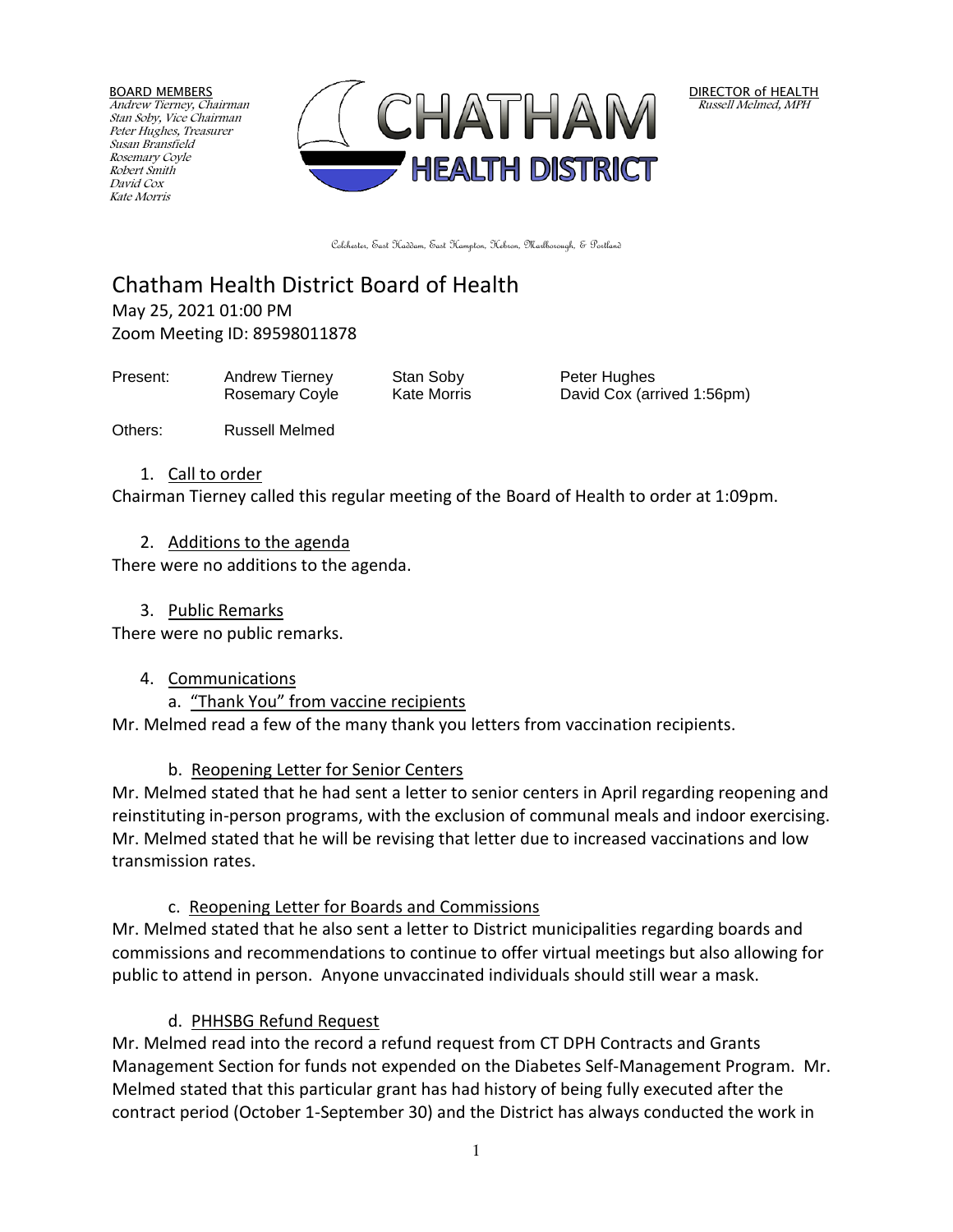good faith prior to receiving the executed contract. This particular grant contract period was executed with a contract period of 6/1/2020 through 9/30/2022. An expenditure report was submitted reflective of the contract period initiating the refund request. Mr. Melmed stated that he requested a meeting to discuss the matter with the contract representatives. DPH, in an email, acknowledged the completion of two of the programs and requested a revised final expenditure report to reflect the cost of running the two programs. A revised refund request has been made for \$5226.95 of the \$15,679 that we had received. Discussion was held regarding past practices, procurement policies, and dissatisfaction with the request for the refund.

# e. YMCA "A Better Us Award"

Mr. Melmed stated that he was notified that he will be receiving the YMCA "A Better Us Award" at their annual meeting on June  $8^{\text{th}}$ .

# 5. Approval of Minutes from 3/30/21

# **Motion was made by Mr. Soby, seconded by Ms. Morris to approval of the minutes of March 30, 2021. Vote was unanimous in favor, with Ms. Coyle abstaining.**

# 6. Director's Report and discussion

a. COVID-19 Situational Awareness Update

Mr. Melmed stated that the District is in a good place in regard to COVID, with low levels of transmission.

# b. Contact Tracing

Mr. Melmed stated that due to the low number of cases contact tracing has slowed down.

# c. Sector Rules Enforcement

Mr. Melmed noted that sector rules have been lifted.

# d. Vaccine update

Mr. Melmed stated that vaccination has shifted from mass clinics to pop-up clinics. Mr. Melmed noted that the District has been awarded with \$60,000 from DPH Vaccine Equity Partnership Funding Grant. This grant contract period is 5/1/21-8/31/21. We have posted for two positions to be funded through this grant; Vaccine Equity Coordinator and Vaccine Equity Outreach Worker.

# e. Environmental Health

Mr. Melmed stated that Environmental Health staff continues to be very busy with land use activity.

# f. Community Health

Mr. Melmed stated that two of the three chronic disease management programs have been conducted and the third has been scheduled. Community Health staff continue to be busy with COVID activity.

# g. Staffing

Mr. Melmed stated that Christine Miskell has transitioned from part-time to full-time.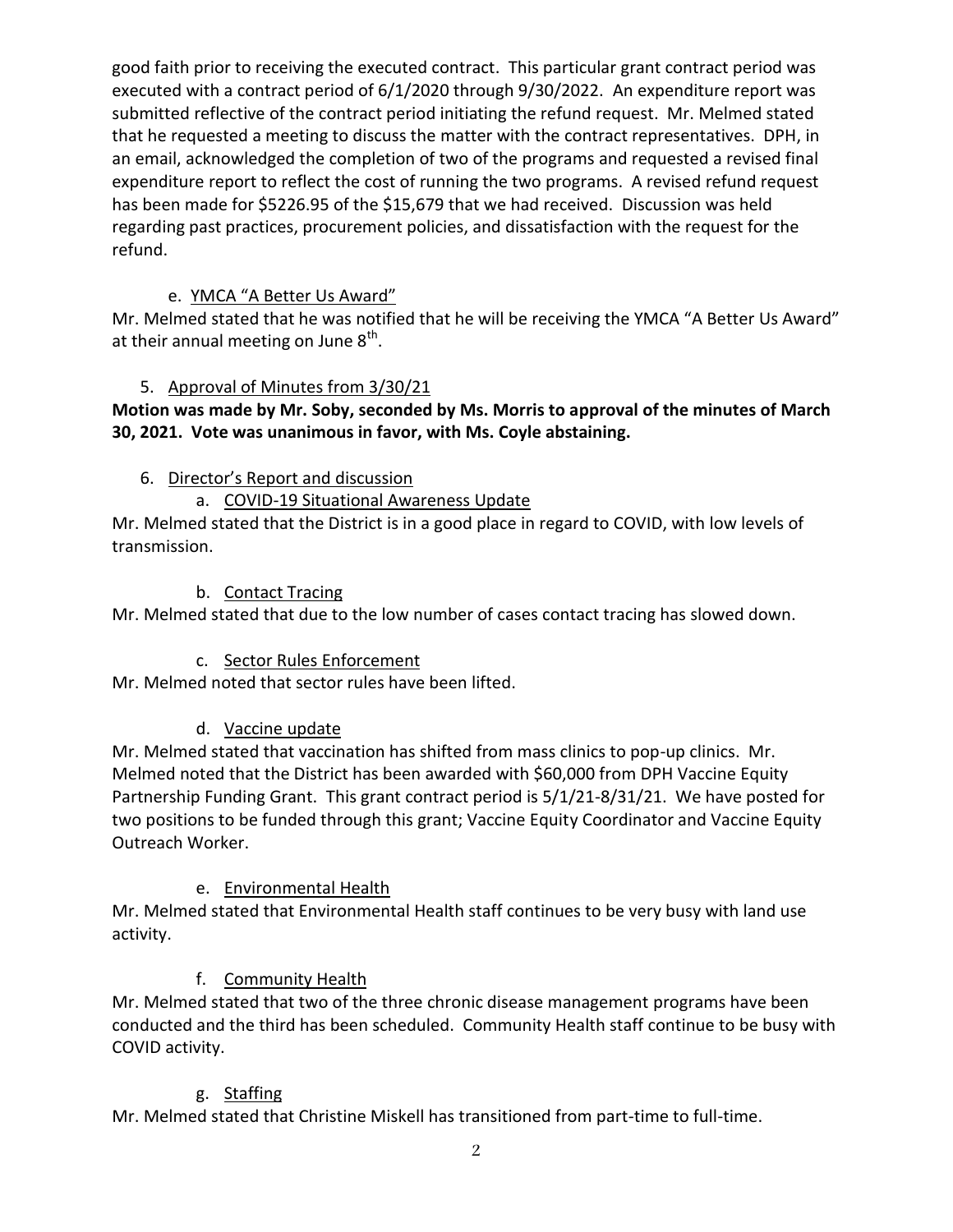#### h. FY2021 budget

Mr. Melmed briefly discussed the year-to-date profit and loss report.

#### i. FEMA

Mr. Melmed stated that we are setting up to be able to submit to FEMA for reimbursements.

#### j. DPH VEPF Grant

Previously discussed.

Brief discussion was held regarding budgeted staff, grant funding, and limited office space/future centralization.

#### 7. Old Business: Approval of minutes from 2/23/2021

**Motion was made by Ms. Coyle, seconded by Mr. Hughes to approval of the minutes of February 23, 2021. Vote was unanimous in favor.**

#### *Mr. Cox arrived at 1:56pm.*

#### 8. New Business

#### a. Staff vacation carry-over

**Following a brief discussion of vacation carry-over policy, front loading, and cancelled vacations due to the pandemic, motion was made by Ms. Coyle, seconded by Ms. Morris, to allow staff to carry-over all vacation time until December 31, 2021 with the understanding that after such time unused time over the allowable 5 days will be lost. Vote was unanimous in favor.**

#### b. Director of Health vacation carry-over

**Motion was made by Mr. Hughes, seconded by Ms. Coyle, to allow the Director of Health to carry over all unused vacation time, past his anniversary date, until June 30, 2022. Vote was unanimous in favor.**

#### c. Appointment of auditor

**Motion was made by Ms. Soby, seconded by Mr. Hughes, to appoint George Sinnamon (Sinnamon Associates) as auditor. Vote was unanimous in favor.**

# d. Road salt bill

Mr. Melmed informed the Board of unfunded Raised Bill 1031 regarding local health departments developing and maintaining an electronic database and recording system for any wells with elevated chloride levels and report annually to DEEP. Discussion was held regarding the language of the bill and the concern for determining the source of the runoff and cause of contamination.

# 9. Public Remarks

There were no public remarks.